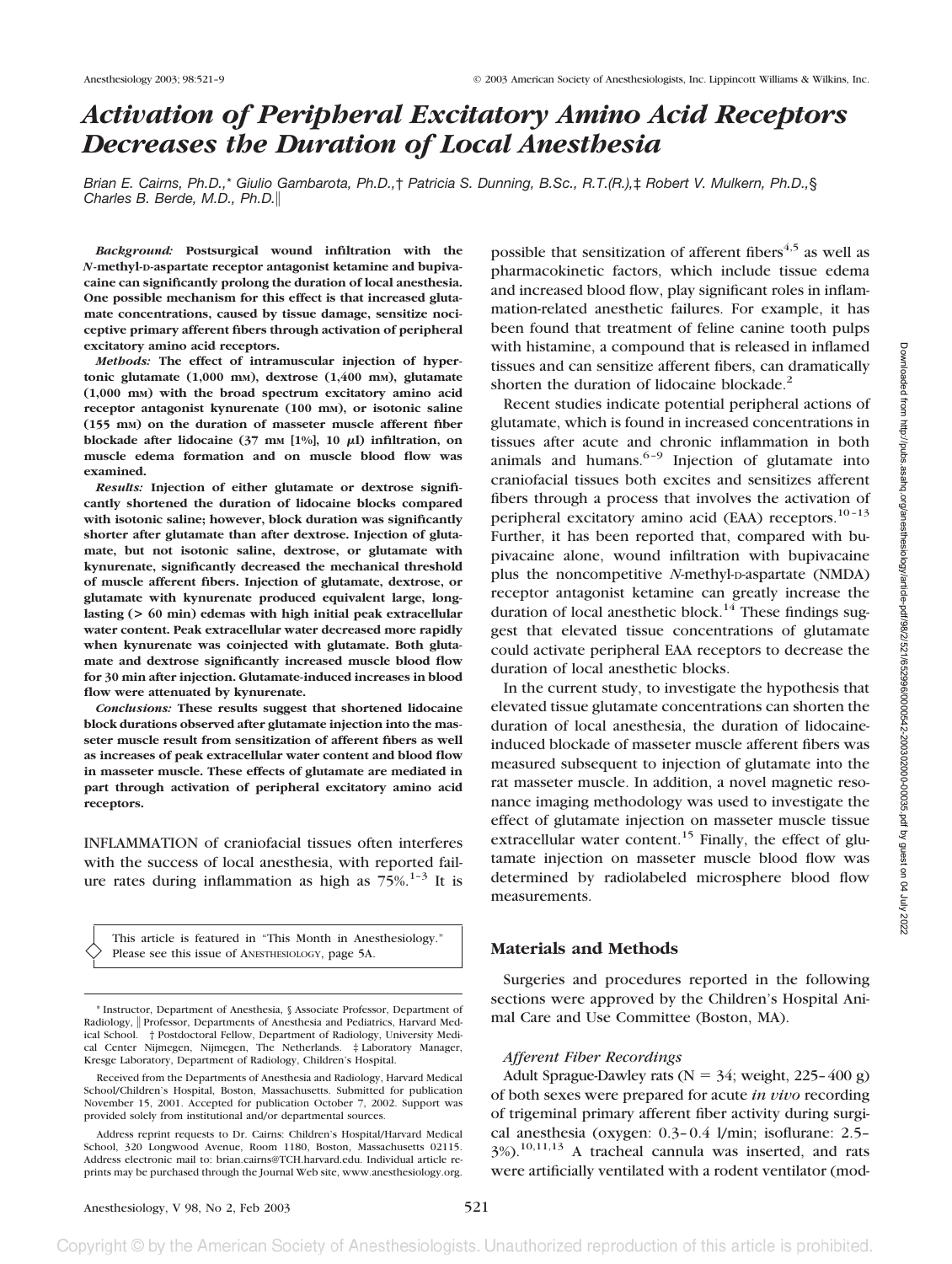el 683; Harvard Apparatus, Natick, MA). The femoral vein was catheterized to allow administration of intravenous fluids. The rat's head was then placed in a Kopf® stereotaxic frame (David Kopf Instruments, Tujunga, CA), and the skin over the dorsal surface of the skull was reflected. A trephination was made on the left side of the skull to allow a microelectrode to be lowered through the brain and into the trigeminal ganglion. In addition, an incision was made in the skin overlying the neck to expose the brainstem and upper cervical spinal cord. A C1 laminectomy was performed, and the dura overlying the brainstem–cervical spinal cord was removed to facilitate placement of a stimulating electrode in contact with caudal brainstem. On completion of all surgical procedures, the concentration of isoflurane was reduced to maintain a continued absence of reflex response to noxious toe pinch (2.5–2.8%). Heart rate, expired carbon dioxide, and core body temperature were continuously monitored throughout the experiment and kept within the physiologic range of 300–350 beats/min, 20–30 mmHg, and 36.8–37.2°C, respectively. Experiments were initiated 30–60 min after the completion of surgery.

### *Stimulation and Recording Techniques*

Single trigeminal afferent units were recorded with parylene-coated tungsten microelectrodes (impedance  $2-5$  M $\Omega$ ) that were slowly lowered into the trigeminal ganglion. Mechanical search stimuli were then applied *via* a blunt probe over the masseter muscle to identify trigeminal afferent fibers with muscle receptive fields. Electrical stimuli were applied to the caudal brainstem (20–100  $\mu$ A, 50  $\mu$ s, 0.5 Hz) or to the muscle tissue to evoke action potentials in the recorded fiber and permit the determination of antidromic–orthodromic latency. The distance between the stimulating and recording electrodes was divided by the antidromic–orthodromic latency to calculate conduction velocity (CV) for the fibers.10,11,13

# *Determination of Changes in Afferent Fiber Mechanical Thresholds*

An IITC Electronic Von Frey Anesthesiometer (model 1601C or 2290; blunt polypropylene tip, diameter 0.5 mm; Woodland Hills, CA) was used to determine afferent fiber mechanical thresholds. The output of the transducer was routed through a power 1401 AD board (Cambridge Electronic Design, Cambridge, United Kingdom) for online recording of the applied stimulus and mechanical threshold, which were later analyzed offline. The baseline mechanical threshold was determined by averaging the threshold for 10 consecutive mechanical stimuli applied at 1-min intervals. After determining the baseline mechanical threshold, the needle tip of a catheter (a 27-gauge needle connected by polyethylene tubing to a Hamilton syringe,  $50 \mu$ ) was carefully inserted into the masseter muscle. This catheter was used to inject either glutamate  $(1,000 \text{ mm}, 10 \text{ }\mu\text{I})$ , glutamate together with the broad-spectrum (NMDA and non-NMDA receptors) EAA receptor antagonist kynurenate (1,000 mm glutamate and 100 mm kynurenate, 10  $\mu$ l), isotonic saline (155 mm, 10  $\mu$ I), or dextrose (1,400 mm, 10  $\mu$ l). Coinjection of kynurenate with glutamate was performed to ensure a 1:10 antagonist/agonist ratio within the injection site. All solutions were adjusted to approximate physiologic pH (7.2–7.6). All chemicals were acquired from Sigma Chemical Company (St. Louis, MO).

Thirty minutes after injection of glutamate, glutamate plus kynurenate, dextrose, or isotonic saline, mechanical stimuli were again applied with the Von Frey hair at 1-min intervals for 10 min. Then the catheter was reinserted into the muscle at the same location, and lidocaine (37 mm [1%], 10  $\mu$ l; AstraZeneca, Westborough, MA) was injected. After the lidocaine injection, mechanical stimulation was resumed at 1-min intervals until the mechanical threshold of the afferent returned to baseline values. To avoid any potential confound of repeated lidocaine injection into the masseter muscle, only one afferent was examined per rat.<sup>16</sup>

At the end of each experiment, rats were killed with an overdose of pentobarbital (100 mg/kg administered intravenously; Nembutal, Abbott Laboratories, Chicago, IL). The brain was removed, and it was confirmed that microelectrode tracts were visible on the surface of the trigeminal ganglion. The masseter nerve was dissected free from the muscle, and a silk suture was used to estimate orthodromic conduction distance to the nearest millimeter.

## *Data Analysis*

The activity of muscle fibers was amplified (gain:  $1,000\times$ ; bandwidth: 30–1,000 Hz) and fed into a computer equipped with a CED 1401 Plus board and analysis software (Spike 2; Cambridge Electronic Design). Recorded activity was stored electronically and analyzed offline. The mean  $(\pm$  SD) afferent fiber mechanical threshold was calculated from data collected before injection of the various compounds into the masseter muscle and again before injection of lidocaine. Relative threshold values were calculated by dividing the measured threshold by the mean afferent fiber threshold determined before injection of the various compounds into the masseter muscle. The duration of lidocaine fiber block was the difference between the time following lidocaine injection when the threshold first increased above 2 SD of the mean prelido baseline value (*i.e.*, onset of block) and the time when it first decreased again to less than 2 SD of the mean prelido baseline value (*i.e.*, end of block; fig. 1).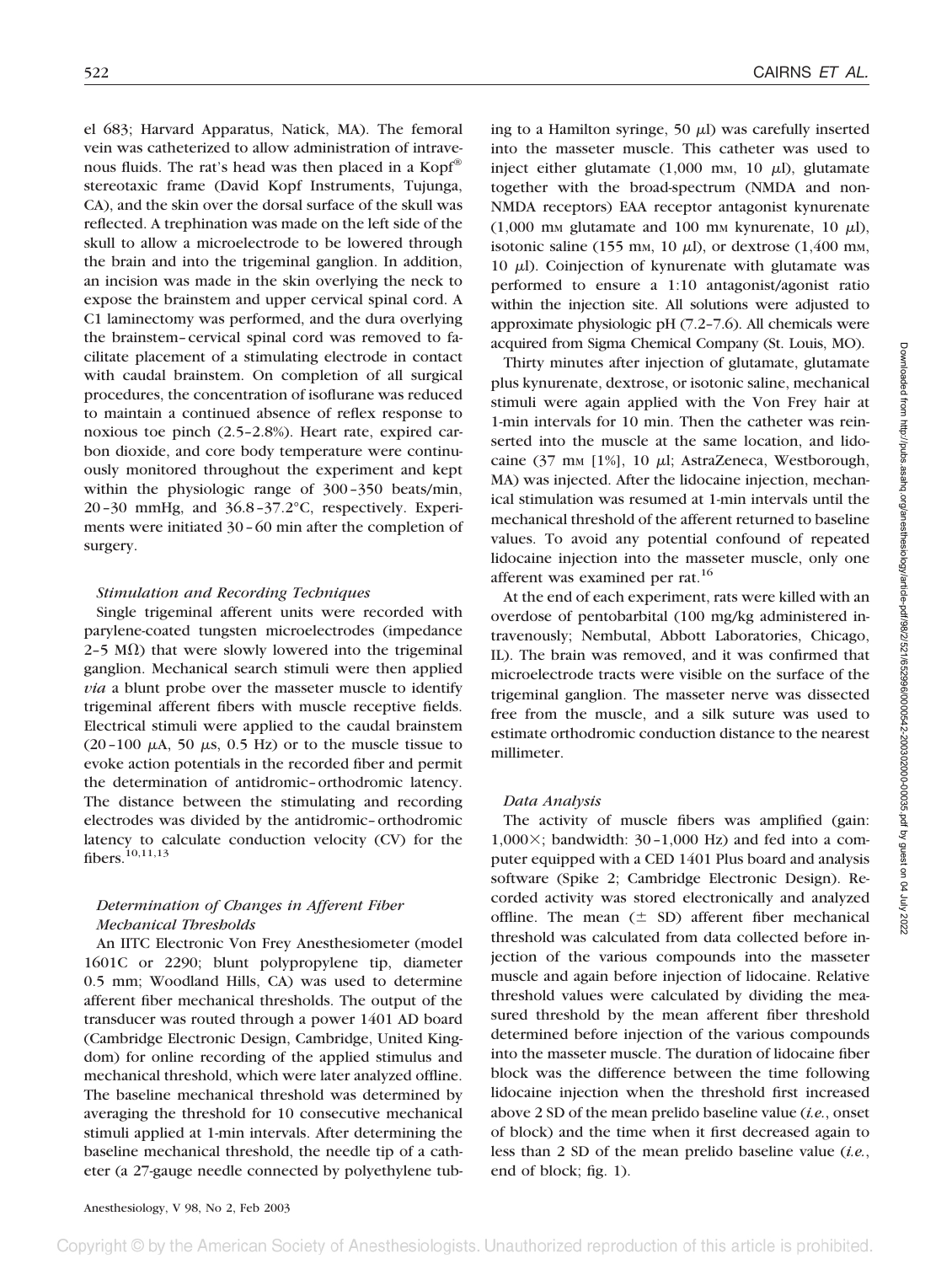

**Fig. 1. The methodology used for assessment of lidocaine block duration is illustrated. (***A***) Stimulation of the caudal brainstem evoked an antidromic action potential in this masseter muscle afferent fiber. (***B***) An electronic Von Frey hair was used to determine the mechanical threshold of the afferent as indicated. (***C***) Injection of 1,000 mM glutamate (black triangle) into the afferent fiber mechanoreceptive field substantially decreased the mechanical threshold of this afferent fiber. Injec**tion of 37 mm lidocaine into the afferent fiber mechanorecep**tive field 40 min later (white triangle) significantly elevated the mechanical threshold of this afferent fiber (solid black bars) for 3 min. (***Inset***) Afferent fiber discharge evoked by injection of** glutamate into the masseter muscle. Solid gray line = mean  $threshold; dotted line = + 2 SD$ .

#### *Magnetic Resonance Imaging*

To determine how solutions of glutamate, glutamate plus kynurenate, dextrose, and isotonic saline were distributed in and affected the extent of edema formation in masseter muscle tissue,  $T_2$ -weighted magnetic resonance imaging was performed on eight adult rats (weight, 250– 350 g) of either sex during isoflurane (1.8–2.4%) anesthesia. In four rats, isotonic saline (10  $\mu$ I) was injected into the right masseter muscle, and glutamate (10  $\mu$ l) was injected into the left masseter muscle. In the other four rats, glutamate–kynurenate  $(10 \mu l)$  was injected into the right masseter muscle, and dextrose  $(10 \mu l)$  was injected into the left masseter muscle.

Magnetic resonance imaging was performed on a Bruker BioSpec (Bruker BioSpin, Rheinstetten, Germany) operating at 2 Tesla. Scans were started approxi-

mately 10 min after injection and repeated at 15-min intervals over 60 min. A volume coil was used as a transmitter to ensure homogeneous excitation, and a homemade surface coil  $(3 \times 4 \text{ cm})$  was placed over the masseter muscle as a receiver. The image acquisition protocol consisted of a series of coronal multislice  $T_2$ weighted images (2,000 ms repetition time, 40 ms echo time) of the entire muscle to obtain an estimate of the volume of edema. The in-plane spatial resolution was  $0.4 \times 0.4$  mm, and the slice thickness was 2 mm, which provided precise measurement of the extent of edema volume. A Carr-Purcell-Meiboom-Gill imaging sequence (32 echoes, 10-ms echo spacing, slice-selective sinc pulses) was also run to measure water proton transverse relaxation times  $(T_2)$  and allow an estimate of the percentage of extracellular water.<sup>15</sup> The images were stored and analyzed on a personal computer station with Matlab (Mathworks, Natick, MA). On completion of magnetic resonance imaging, the anesthetic was discontinued, and the rats were permitted to recover.

# *Calculation of Volume and Extracellular Water Content*

The volume of edematous muscle tissue was estimated by the summation of all pixels within the muscle that had signal intensities greater than the 95% confidence interval for pixel intensity within the noninjected muscle tissue. The number of pixels was multiplied by volume per pixel  $(0.4 \times 0.4 \times 2 \text{ mm} = 0.32 \text{ mm}^3/\text{pixel})$  to yield an estimate of the edema volume.

It has previously been demonstrated that injection of saline solutions into the masseter muscle results in a biexponential T<sub>2</sub> signal decay.<sup>15</sup> Therefore, the T<sub>2</sub> relaxation was measured with the Carr-Purcell-Meiboom-Gill imaging sequence and the signal decay fitted to the biexponential function,  $S = A_i \exp(-nTE/T_{2i}) + A_e$  $exp(-nTE/T_{2e})$ , where  $n = 1,2, . .32, TE$  is the echo time,  $A_i$  and  $A_e$  are the amplitudes of the fast and slowly relaxing components with relaxation times  $T_{2i}$  and  $T_{2e}$ , respectively, using a Levenberg-Marquardt nonlinear least squares algorithm. The fast and slowly relaxing components are interpreted to reflect intracellular and extracellular water content in the muscle tissue, respectively.<sup>15</sup> By analyzing 5  $\times$  5 pixel regions of interest throughout the edema, we identified the regions of interest with the largest amplitude of the slowly relaxing component  $A_e/(A_e+A_i)$ , which we report as the peak extracellular water content for that edema.<sup>15</sup>

#### *Muscle Blood Flow Measurement*

Adult Sprague-Dawley rats (weight, 400–500 g) were anesthetized with isoflurane (1.8–3.0% in oxygen). A tracheal cannula was inserted, and the animals were artificially ventilated. A catheter was introduced into the right carotid artery and advanced into the left ventricle to deliver radiolabeled microspheres.<sup>17</sup> A second cathe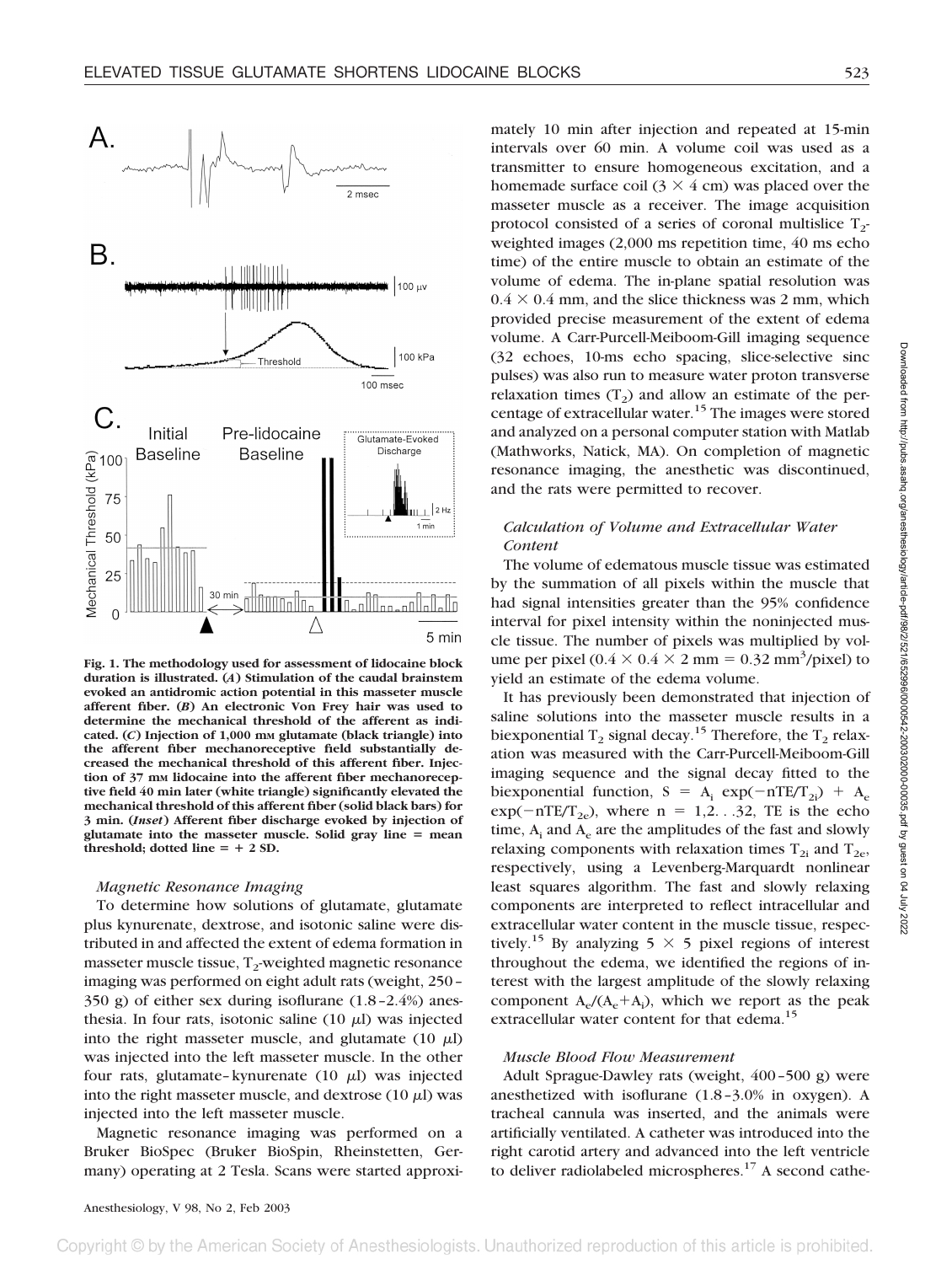ter was inserted into the right femoral artery and used to monitor systemic blood pressure as well as to draw blood during radiolabeled microsphere injections. Temperature, mean arterial blood pressure, heart rate, and end-tidal carbon dioxide pressure were monitored throughout the experiment and maintained in the range of 36.5–37.5°C, 60 mmHg or less, 280–330 beats/min, and 20–30 mmHg, respectively. Each 1 ml of sampled blood was replaced with 2.5–3.0 ml of heparinized (4 units/ml) normal saline.

The radiolabeled microsphere technique was used to investigate the effect of injection of glutamate  $(1,000 \text{ mm}, n = 6)$ , dextrose  $(1,400 \text{ mm}, n = 6)$ , glutamate with kynurenate (100 mm,  $n = 5$ ), glutamate with lidocaine (74 mm [2%],  $n = 6$ ) and dextrose with lidocaine (74 mm [2%],  $n = 6$ ) into the left masseter muscle on muscle blood flow. Isotonic saline was injected into the right masseter muscle as a control in each experiment. To ensure that a sufficiently large region of muscle tissue was affected by the solutions, a volume of 100  $\mu$ l was injected into each masseter muscle. Solutions (10  $\mu$ Ci, 0.2 ml) of glass microspheres (15  $\pm$  0.1  $\mu$ m microspheres) radiolabeled with one of five isotopes  $(^{146}Ce$ ,  ${}^{51}$ Cr,  ${}^{103}$ Ru,  ${}^{95}$ Nb,  ${}^{46}$ Sc) suspended in normal saline (Perkin Elmer Life Sciences, Boston, MA) were administered through the ventricular catheter. Solutions of radiolabeled microspheres were administered immediately before injection of drugs into the masseter muscle and then 5, 15, 30, and 60 min after intramuscular injections. During and after the administration of radiolabeled microspheres, blood (~1 ml, 0.6 ml/min) was taken from the femoral catheter with a syringe attached to a mechanical pump.

## *Calculation of Blood Flow*

At the end of the experiment, animals were killed with pentobarbital (100 mg/kg Euthasol; Diamond Animal Health, Des Moines, IA), and the masseter muscles, brain, and kidneys were removed. The reference blood samples and harvested tissues were weighed and placed in 5-ml vials for analysis of radioisotope content in an auto  $\gamma$  counting system (Cobra II, Model D5003; Packard Instrument Company, Downers Grove, IL). The following equation was used to calculate masseter muscle blood flow:

Muscle Blood Flow

\n
$$
\frac{\text{muscle cpm}}{\text{(ml/min/g)}} = \frac{\text{muscle cpm}}{\text{blood cpm}}
$$
\n
$$
\times \frac{\text{blood removal rate (ml/min)}}{\text{wett issue weight (g)}}
$$

#### *Statistical Analysis*

A Kruskal-Wallis one-way analysis of variance on ranks and *post hoc* Dunn test were used to assess the effect of injected substances on the median relative mechanical

threshold. A one-way analysis of variance and *post hoc* Student-Newman-Keuls test were used to assess the effect of injected substances on the duration of lidocaine blocks. A one-way repeated-measures analysis of variance and *post hoc* Dunnett test were used to assess temporal changes on muscle blood flow, percent extracellular water content, and edema volume. In all tests, the level of significance was set at  $P \leq 0.05$ . Mean values are reported with their SD.

# **Results**

### *Lidocaine Block Duration*

An example of the experimental paradigm used to assess lidocaine-induced block duration is shown in figure 1. This particular masseter muscle afferent fiber had a CV of 3.9 m/s and projected to the caudal brainstem (fig. 1A). The initial mean baseline mechanical threshold of this afferent fiber was  $41.3 \pm 15.7$  kPa but was reduced to  $9.9 \pm 4.1$  kPa 30 min after glutamate injection (figs. 1B and 1C). A subsequent injection of lidocaine into the afferent fiber receptive field in the masseter muscle elevated the mechanical threshold of this fiber to a level twice the SD of the mean baseline for 3 min.

Overall, injection of glutamate ( $n = 9$  fibers; mean CV,  $10.3 \pm 6.7$  m/s) was found to significantly decrease the mechanical threshold and shorten the duration of lidocaine block relative to isotonic saline ( $n = 8$  fibers; mean CV,  $7.8 \pm 4.3$  m/s; figs. 2A and 2B). Glutamate-induced sensitization and glutamate-related shortening of the duration of lidocaine block were significantly attenuated when the broad-spectrum EAA receptor antagonist kynurenate (n = 8 fibers; mean CV,  $12.0 \pm 7.2$  m/s) was coinjected with glutamate. Hypertonic dextrose ( $n = 9$ ) fibers; mean CV, 7.0  $\pm$  3.6 m/s), which has approximately the same osmotic strength as  $1,000$  mm glutamate, had no effect on the mechanical threshold but did significantly shorten the duration of lidocaine block compared with isotonic saline. The duration of lidocaine block after glutamate was, however, significantly shorter than after hypertonic dextrose (fig. 2B).

## *Edema Volumes and Extracellular Water Content*

Figure 3A shows a coronal spin-echo  $T_2$ -weighted image of the head region of a supine rat. Edemas created by the injection of drug solutions into the masseter muscle were easily identified as regions of increased signal intensity on  $T_2$ -weighted images. The  $T_2$  relaxation decay of masseter muscle was monoexponential, whereas the  $T<sub>2</sub>$  relaxation within edemas exhibited a biexponential decay (fig. 3B).

Injection of glutamate, dextrose, and glutamate with kynurenate resulted in significantly greater volumes of edema than isotonic saline (fig. 4A). This result is consistent with previous findings that injection of hyper-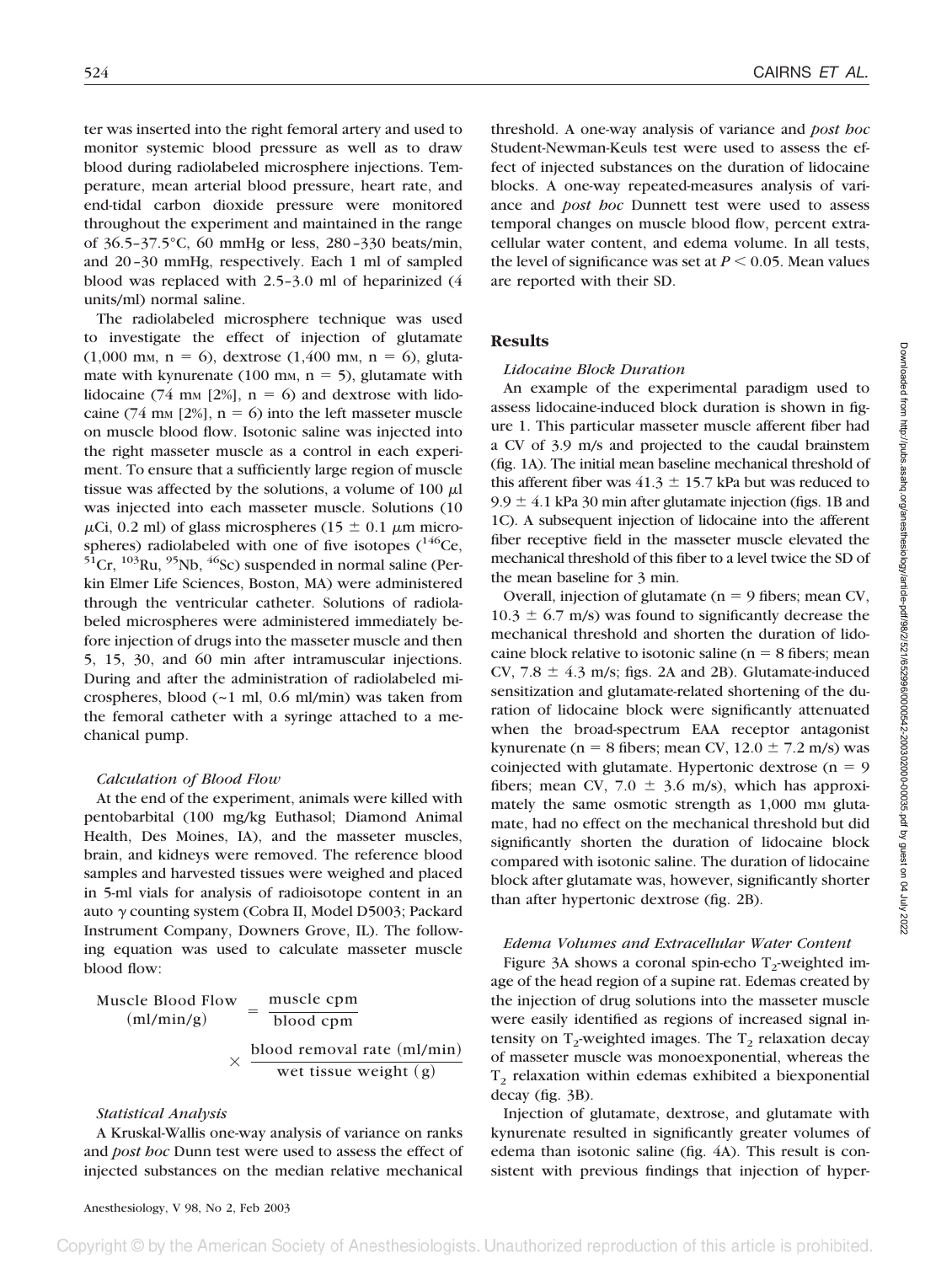A



**Fig. 2. (***A***) The bar graph illustrates the median relative threshold of masseter muscle afferent fibers. Lines indicate the interquartile range. The median relative threshold was significantly** lowered 30 min after injection of glutamate (Glu, n = 9), but not **after dextrose (Dex, n** - **9) or glutamate and kynurenate (Glu &** Kyn,  $n = 8$ ), when compared with isotonic saline (IS,  $n = 8$ ; **\****P* **< 0.05, Dunn test). (***B***) The bar graph indicates the mean duration of lidocaine-induced blockade of these afferent fibers. Error bars indicate SD. Preinjection of glutamate or dextrose significantly shortened lidocaine block duration compared with isotonic saline (#***P* **< 0.05 compared with isotonic saline, Student-Newman-Keuls test). Preinjection of glutamate resulted in a significantly shorter duration of lidocaine block than preinjection of dextrose (\$***P* **< 0.05 compared with glutamate, Student-Newman-Keuls test). Glutamate-related shortening of lidocaine block duration was significantly attenuated by coinjection of kynurenate (\$***P* **< 0.05 compared with glutamate, Student-Newman-Keuls test).**

tonic solutions into the masseter muscle produces greater edema volume than isotonic solutions.<sup>10,15</sup> There was no significant change in the volume of edema of any of the injected solutions over the 60-min time period examined.

Changes in extracellular water content over time give an indication of the clearance of water out of the site of injection. The initial peak extracellular water content after injection of dextrose, glutamate, or glutamate with kynurenate was greater than isotonic saline. The peak extracellular water content in dextrose edemas did not change over 60 min (fig. 4B). In contrast, there were nonsignificant and significant decreases in the peak extracellular water content in glutamate and glutamate–





**Fig. 3. (***A***) Magnetic resonance imaging shows the edemas that** resulted from injection of 10  $\mu$ l of isotonic saline (IS) and 10  $\mu$ l **of 1,000 mM glutamate (Glu) into the rat masseter muscle. Note the substantially larger edema in the muscle injected with glu** $t$ amate. (*B*) The graph illustrates typical  $T_2$  relaxation decay **curves in muscle (open circle) and edema (closed circle) caused by the injection of 1,000 mM glutamate. Open squares indicate the** baseline noise. The T<sub>2</sub> decay for muscle was monoexponential, while the T<sub>2</sub> decay for the glutamate edema was biexponential.

kynurenate edemas, respectively, over the same time period.

#### *Muscle Blood Flow*

Injection of glutamate or dextrose into the masseter muscle significantly increased blood flow for a period of 30 min after injection (fig. 5). In comparison, isotonic saline injections had no effect on masseter muscle blood flow. Coinjection of glutamate with either kynurenate or 74 mm lidocaine attenuated the increase in blood flow observed when glutamate was injected alone. Coinjection of 74 mm lidocaine with dextrose also decreased dextrose-induced increased blood flow.

Society of Anesthesiologists nauthorized reproduction of this article is prohibited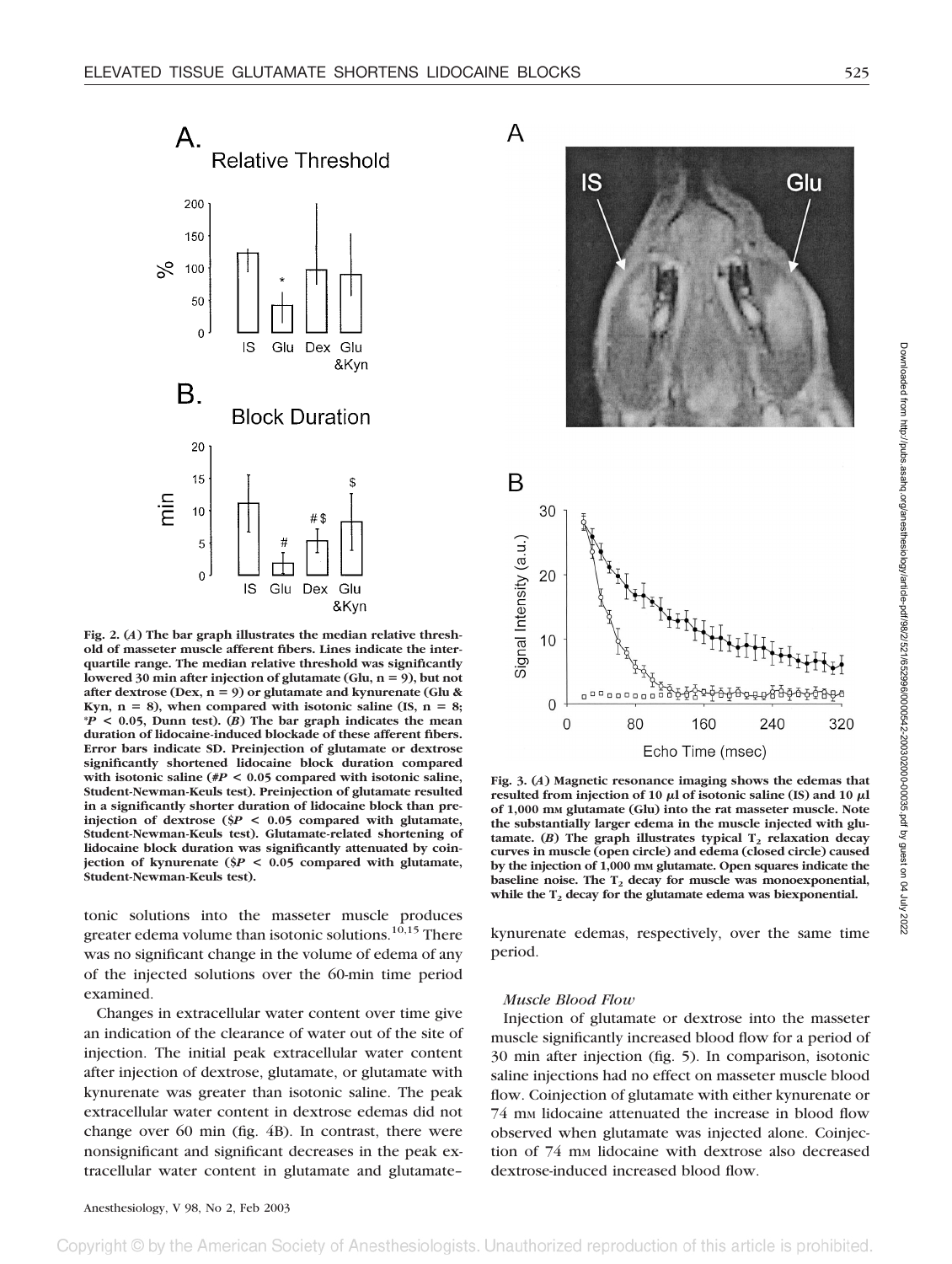

**Fig. 4. The line and scatter plots show the effect of substance injection on percent volume of edema and peak extracellular water content. (***A***) There was no significant change in the volume of edema produced by injection of the various solutions into the masseter muscle over 60 min. (***B***) Coinjection of kynurenate with glutamate increased the clearance of extracel**lular water out of the edema 30 min after injection. Bars = SD **range; \****P* **< 0.05, repeated-measures analysis of variance, Dunnett method.**

# **Discussion**

The findings of the current study demonstrate that increased tissue concentrations of glutamate could sensitize masseter muscle afferent fibers and shorten the duration of local anesthesia. Both glutamate-induced afferent fiber sensitization and the related decrease in the duration of local anesthesia were significantly attenuated by coinjection of the broad-spectrum EAA receptor antagonist kynurenate. Thus, a mechanism that involves peripheral sensitization through activation of peripheral EAA receptors appears to play a role in the decreased duration of local anesthesia after glutamate injection into the masseter muscle. However, injection of high concen-

trations of glutamate also significantly increased the peak extracellular water content in the muscle tissue and resulted in a prolonged increase in muscle blood flow. Both glutamate-related increases in extracellular water content and muscle blood flow were attenuated by kynurenate. Therefore, a pharmacokinetic mechanism that acts to redistribute the injected lidocaine away from the afferent fiber through a combination of dilution and increased muscle blood flow also appears to contribute to the shortening of local anesthetic duration by injection of glutamate into the masseter muscle.

The mechanism responsible for glutamate-induced afferent fiber sensitization is not clear. Previous *in vitro* studies have indicated that glutamate-evoked depolarization of trigeminal ganglion neurons through activation of EAA receptors lasts only a few seconds,  $18,19$  although considerably more prolonged trigeminal afferent activity has been observed when glutamate is injected into deep craniofacial tissues *in vivo*. 10,11,13 It is possible that even a relatively brief activation of peripheral EAA receptors, in particular the NMDA receptor subtype, significantly increases intraaxonal calcium concentrations. This effect could alter the mechanical transduction properties of masseter muscle afferents. Other compounds that are associated with afferent mechanical sensitization, such as prostaglandin  $E<sub>2</sub>$ , serotonin, and adenosine, can increase tetrodotoxin-resistant sodium channel currents in small-diameter dorsal root ganglion neurons.<sup>20</sup> This effect is thought to occur through activation of a second messenger–mediated process and may in itself contribute to afferent fiber sensitization.<sup>20</sup> There is a fourfold to fivefold difference in the median effective concentration for lidocaine block of tetrodotoxin-sensitive and -resistant channels *in vitro*. 21,22 Thus, if alteration of tetrodotoxin-resistant sodium channels contributes to the sensitization of masseter muscle afferent fibers by glutamate, then this might explain, in part, why preinjection of glutamate shortened the duration of lidocaine afferent fiber blockade.

Glutamate injection into the masseter muscle may also result in the release of excitatory neuropeptides, such as substance P, which is known to depolarize trigeminal and dorsal root ganglion neurons<sup>23,24</sup> and sensitize articular (knee joint) afferents to mechanical stimuli.<sup>25</sup> Therefore, it is conceivable that glutamate-induced mechanical sensitization of masseter muscle afferent fibers may, in part, result from the actions of released excitatory neuropeptides such as substance P.

The large volumes of edema and increased extracellular water content in the muscle tissue that occurred after injection of glutamate most probably result from the osmotic strength of the injected solutions or a local tissue reaction. We have recently demonstrated that there is a significant relation between osmotic strength and extracellular water content in masseter muscle tissue after injection of hypertonic sodium chloride solu-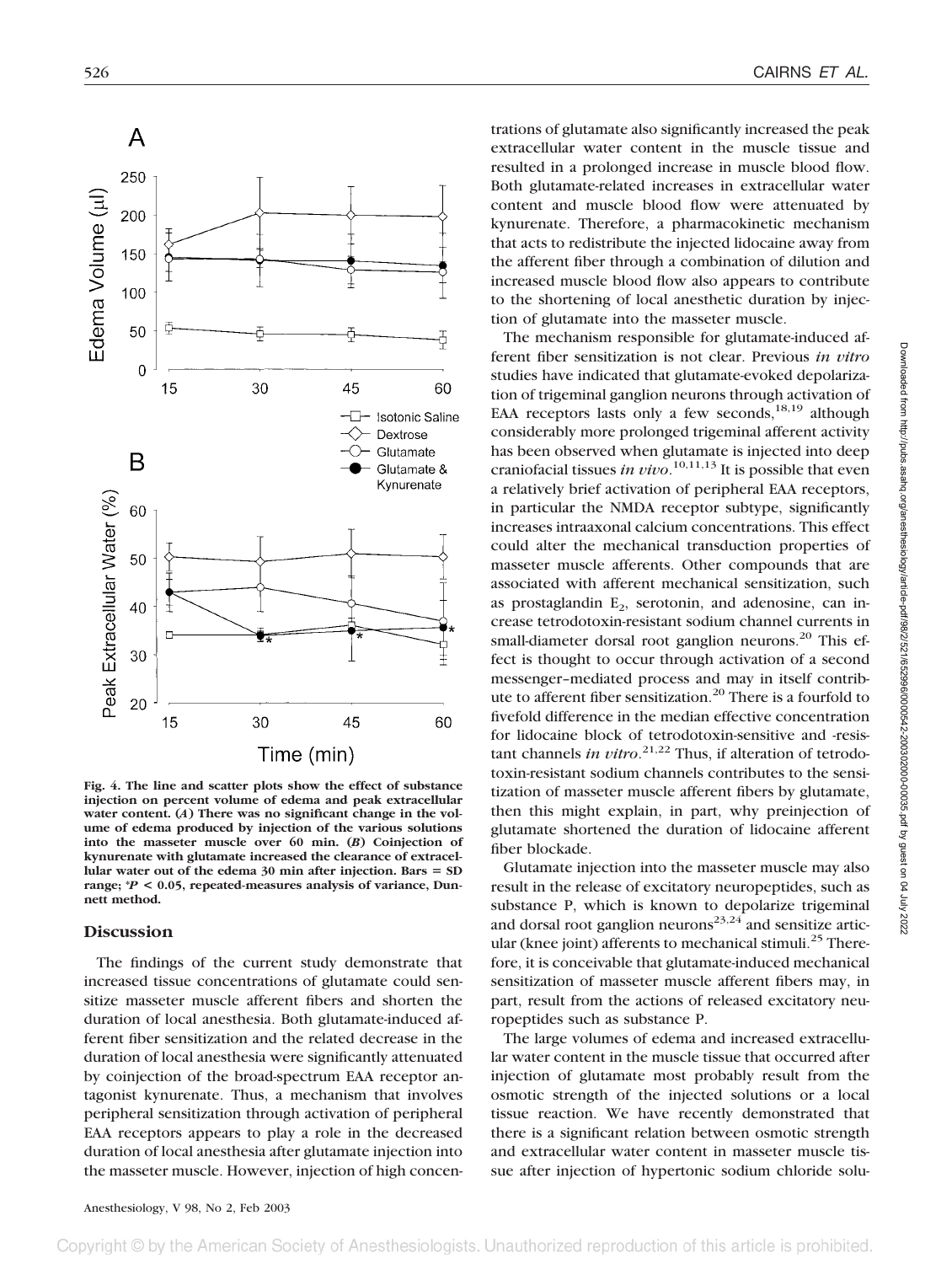

**Fig. 5. The line and scatter plots show the effect of substance injection on masseter muscle blood flow. Baseline blood flow was determined approximately 5 min before injection of substances at time 0. Isotonic saline (squares), which was injected into the right masseter muscle, did not significantly affect muscle blood flow in any of the experiments. Injection of glutamate (***A***) or dextrose (***B***) into the left masseter muscle significantly increased blood flow. (***C***) Coinjection of kynurenate with glutamate into the left masseter muscle attenuated glutamate-induced increased blood flow. (***D***) Coinjection of lidocaine (74 mM) with glutamate also attenuated glutamate-induced increased blood flow. (***E***) Coinjection of lidocaine (74 mM) with dextrose into the left masseter muscle substantially decreased dextrose-induced increased blood flow. Bars** - **SD; \****P* **< 0.05, repeated-measures analysis of variance, Dunnett method.**

Anesthesiology, V 98, No 2, Feb 2003

ociety of Anesthesiologists Inauthorized reproduction of this article is prohibited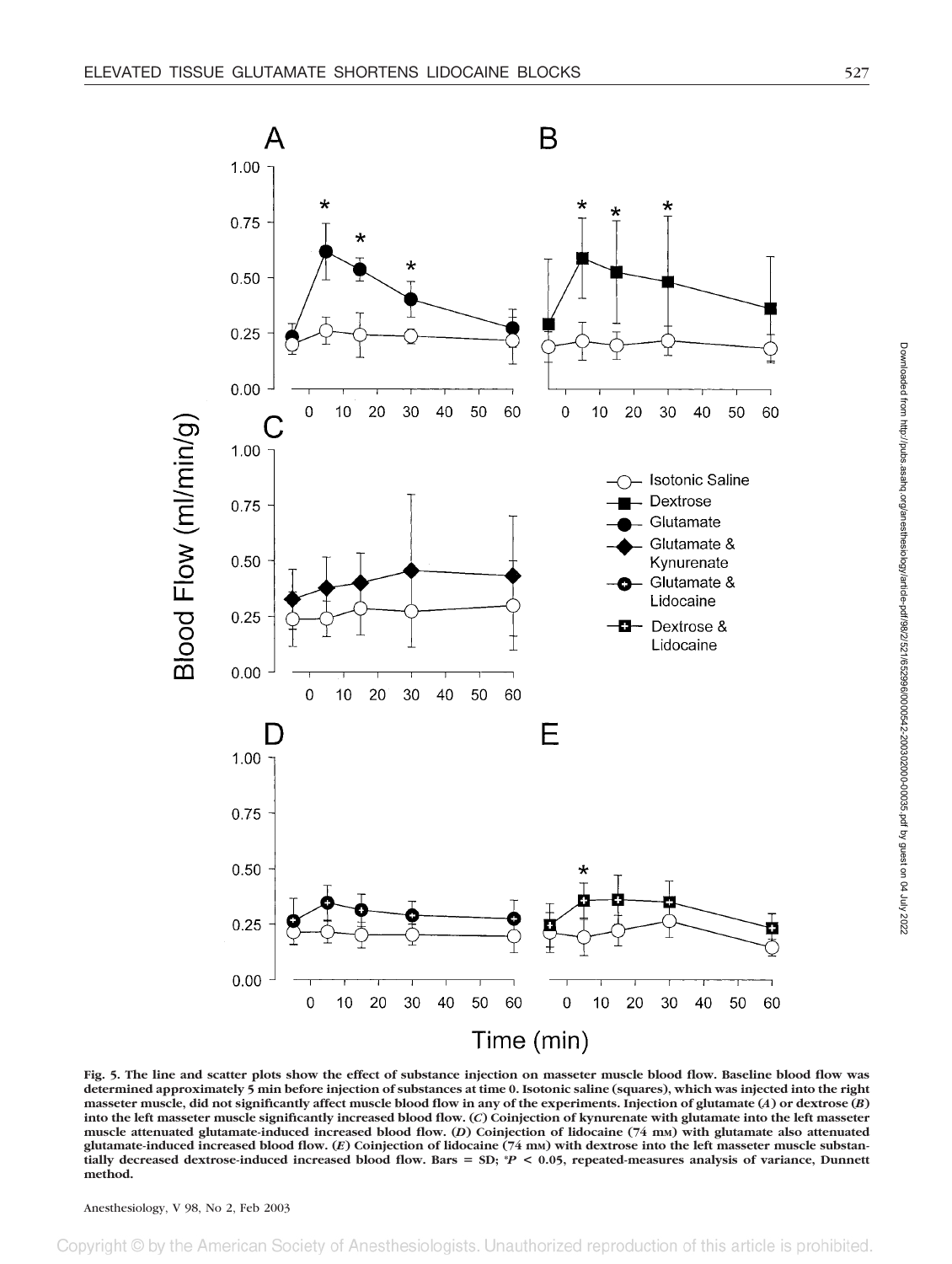tions.15 The initial volume of edema and extracellular water content in the masseter muscle after injection of either dextrose, glutamate, or glutamate with kynurenate, which all have similar osmotic strengths, were equivalent and significantly greater than isotonic saline. Thus, the initial increase in edema volume and extracellular water content after injection of dextrose, glutamate, or glutamate with kynurenate may be attributed principally to an osmotic mechanism.

On the other hand, our data also show that, while the volume of edema after injection of glutamate remains constant over 60 min, there is a gradual decrease in the peak extracellular water content. Coinjection of kynurenate with glutamate significantly increases the clearance of extracellular water from the edema. This is consistent with a report that increases in postmortem paw weight, which are thought to reflect edema water content, after subcutaneous injection of glutamate into the paw could be reduced by a non-NMDA receptor antagonist.<sup>26</sup> The peak extracellular water content within the edema gives an indication of the degree to which the injected lidocaine would be diluted, *i.e.*, higher extracellular water content corresponds to a greater degree of dilution.

Injection of glutamate also caused a prolonged increase in masseter muscle blood flow. Glutamate-induced increases in masseter muscle blood flow were attenuated by both coinjected lidocaine and kynurenate and appear to be mediated indirectly through excitation of afferent or efferent fibers by activation of peripheral EAA receptors. Glutamate, as well as the selective EAA receptor agonists NMDA and kainate, have been previously demonstrated to dilate cerebral arterioles, coronary arteries, and aorta. $27-30$  Elevation of glutamate concentrations in vascular smooth muscle and skin has been reported to increase release of nitric oxide through activation of peripheral NMDA and non-NMDA receptors.30–32 Inhibition of nitric oxide synthesis or loss of afferent fiber innervation prevents glutamate-induced vasodilation. $30,32$  These results suggest that one mechanism whereby glutamate could increase masseter muscle blood flow is through local release of nitric oxide. In addition, activation of non-NMDA receptors on trigeminal afferent fibers releases calcitonin gene-related peptide, a potent vasodilator.<sup>33</sup> No matter what the underlying mechanism is, the net effect of glutamate-induced increase muscle blood flow would be to increase the clearance of injected lidocaine out of the masseter muscle tissue.

Injection of hypertonic dextrose solutions into the master muscle significantly increased extracellular water content and blood flow to the same degree as glutamate but did not sensitize masseter muscle afferent fibers. Thus, the effect of hypertonic dextrose on lidocaine block duration can be used to estimate the contribution of afferent fiber sensitization to the shortening of lidocaine block duration by glutamate. Hypertonic dextrose

injections did significantly decrease lidocaine block duration, but glutamate decreased lidocaine block duration to a significantly greater extent than dextrose (fig. 2B). A comparison of the duration of lidocaine block after injection of dextrose and glutamate suggests that afferent fiber sensitization accounts for about one third of the block shortening effect of glutamate.

Inflammation of craniofacial tissues often interferes with the success of local anesthesia.<sup>1-5</sup> The local tissue concentration of glutamate is elevated after acute and chronic tissue inflammation in both animals and humans, which suggests that glutamate could play a role in inflammation-induced local anesthetic failure.<sup>6-9</sup> The physiologic relevance of the high concentrations of glutamate used in the current study may be questioned, however, since the reported concentration of glutamate during tissue inflammation<sup>7,34</sup> is several orders of magnitude smaller. However, release of glutamate from afferent fiber terminals is proposed to be a major source of the glutamate found in inflamed tissues, $\frac{7}{1}$  and the concentration of glutamate in presynaptic vesicles may approach 200 mm.<sup>35</sup> Despite this high concentration, glutamate may be rapidly removed from the extracellular space by specific peripheral reuptake mechanisms.<sup>26,36</sup> Therefore, concentrations of glutamate measured in tissues or synovial fluid may not accurately reflect concentrations of glutamate in close proximity to the afferent fiber terminal. Indeed, concentrations of 10-20 mm glutamate activate trigeminal ganglion neurons *in vitro*, 18,19 and it has been found that high concentrations  $(>100 \text{ mm})$ are required to activate muscle afferent fibers *in vivo* or to evoke pain in human subjects. $10,11$  Given these findings, the question of what constitutes a physiologically relevant concentration of glutamate remains unresolved.

Intramuscular injection of glutamate does not appear to result in tissue inflammation, $12$  but does result in the formation of large edemas, increased blood flow, and sensitized muscle afferent fibers, all of which are characteristic of tissue inflammation. Glutamate-induced increases in tissue extracellular water content, blood flow, and afferent fiber sensitization are mediated through activation of peripheral EAA receptors, and the findings of the current study indicate that activation of peripheral EAA receptors can shorten the duration of local anesthesia. The current results suggest that further attention should be directed toward the clinical utility of combinations of peripheral EAA receptor antagonists and local anesthetics, particularly in situations where local anesthetics are injected into tissues where concentrations of glutamate may have become elevated, for example, during tissue inflammation.

## **References**

1. Wong MK, Jacobsen PL: Reasons for local anesthesia failures. J Am Dent Assoc 1992; 123:69–73